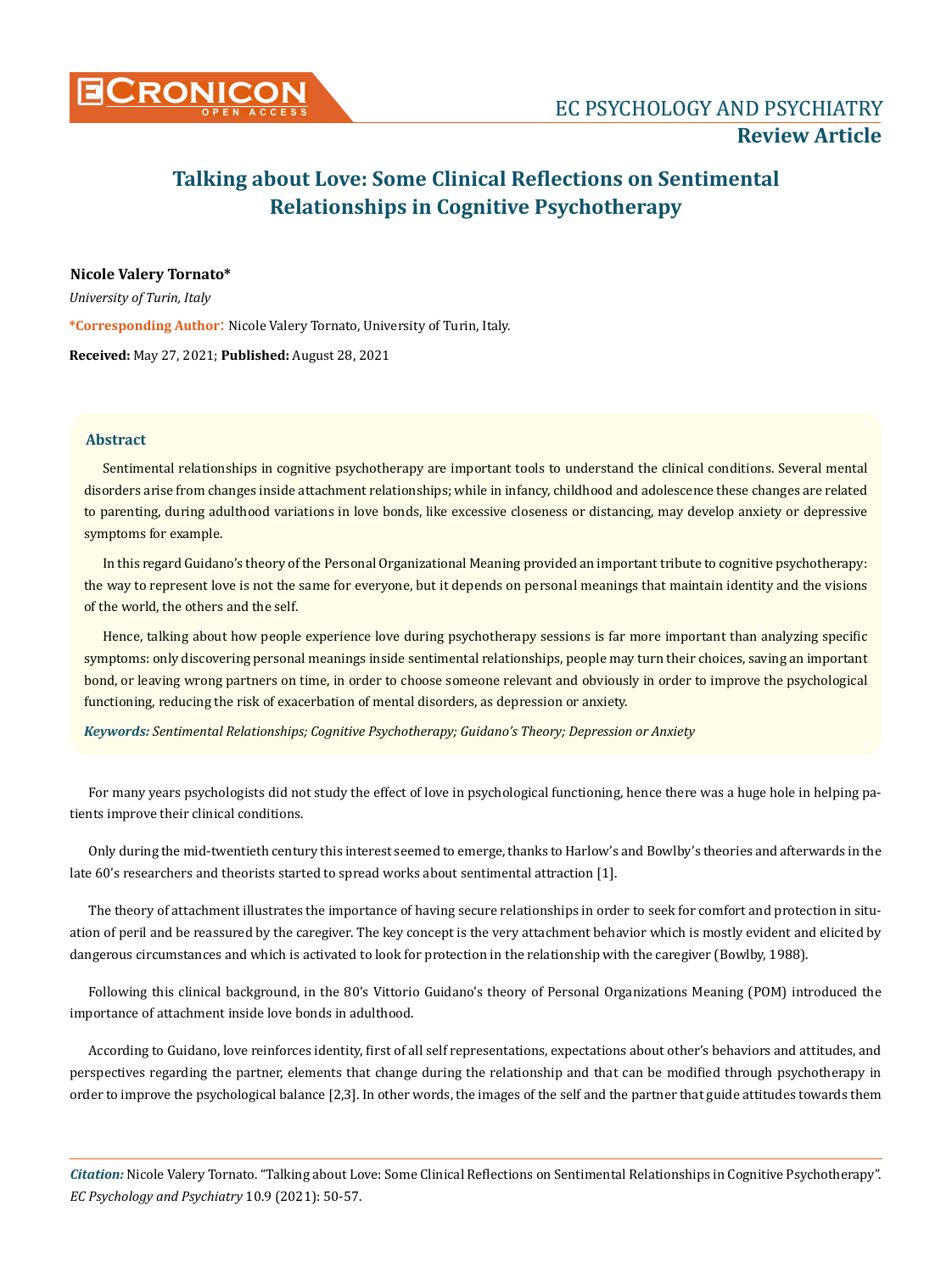and the world itself, are not the same whether the partner shows closeness or distancing, so in these moments it is possible to see clearly personal meanings and understand patients' vulnerability, in order to integrate different self and other perceptions [4].

Some patients, for example, choose stable partners in order to feel protected, but as time goes by they may realize a lack of complicity inside the couple and fall in love with a passionate person that does not assure stability, though. Similar events may guide the patients to integrate his needs and meanings in order to find a partner that combines the both elements, stability and complicity, getting rid of double partners [5].

In this regard the theory of Personal Organization Meanings shows how people explain reality towards the same meanings, but when some events occur (like a relationship that becomes important) and perturbs them, the massive use of the same meaning induces different symptoms and in some cases severe clinical conditions.

Consequently, in order to regain the psychological balance, the individual must not correct his meanings, but integrate different ways to represent himself and others in order to make choices that could be more relevant to the self [3].

The POM are not clinical categories, but structures of the self that enhance the way people interpret the world, the others and themselves, in order to strengthen their beliefs about them. These are DAP related to eating disorders), OBS (obsessive), DEP (depressive), PHOB (phobic) organizations.

Originally Guidano named DAP Organization using the acronym of Disturbi Alimentari Psicogeni, the Italian translation for Eating Disorders Organization, but like others, this structure is not specifically related to people affected by eating disorders: in every POM the meanings and themes draw from specific symptoms, but every clinical condition can occur in patients with different structures. Just to give an example, a person with DEP POM can be affected by anxiety disorders or specific phobia, but this condition arises from a failure of emotional regulation of anger and sadness linked to a pervasive sense of loneliness. In PHOB Organization, instead, anxiety disorders arise from an over-regulation of fear of abandonment and a perceived lack of protection by the attachment figures.

Thus, every Organization refers specifically the way people give explanations about their inner experience with the world and people with whom they interact [3].

Given that human personality is a complex field, most of people can show themes, cognitive schema and meanings belonging to different Organizations, so "mixed" ones are frequent and not at all rare.

On the other side, unfortunately, mixed organizations (DAP/PHOB, or OBS/DEP for example) are still less studied nowadays, hence, it is preferable to analyze main themes through emotional regulation, kind of thoughts and emotions mostly used in order to integrate what is lacking in every single patient.

#### **Love meanings in DEP organization**

Depressive POM is the organization characterized by a constant and pervasive sense of loneliness and expectations of rejection. DEP people grow up with the certainty that nobody can really help or understand them and relationships are bound to fail to confirm themselves their unavoidable loneliness. They are usually satisfied with their professional career and they believe that only with strong effort with high commitment is the key to success. Usually they have parents that pass down the importance of learning to count exclusively on themselves since childhood, with the minimum emotive support [2,3]. For this reason they develop the expectations to be refused and never loved by anyone that may influence and lead to real rejections.

Given that loneliness is normal and expected for individuals with DEP POM, they may fall in love with someone and experience connection in different moments, but suddenly they may feel alone and distant in order to not be involved in the relationship [4]. A patient with

*Citation:* Nicole Valery Tornato. "Talking about Love: Some Clinical Reflections on Sentimental Relationships in Cognitive Psychotherapy". *EC Psychology and Psychiatry* 10.9 (2021): 50-57.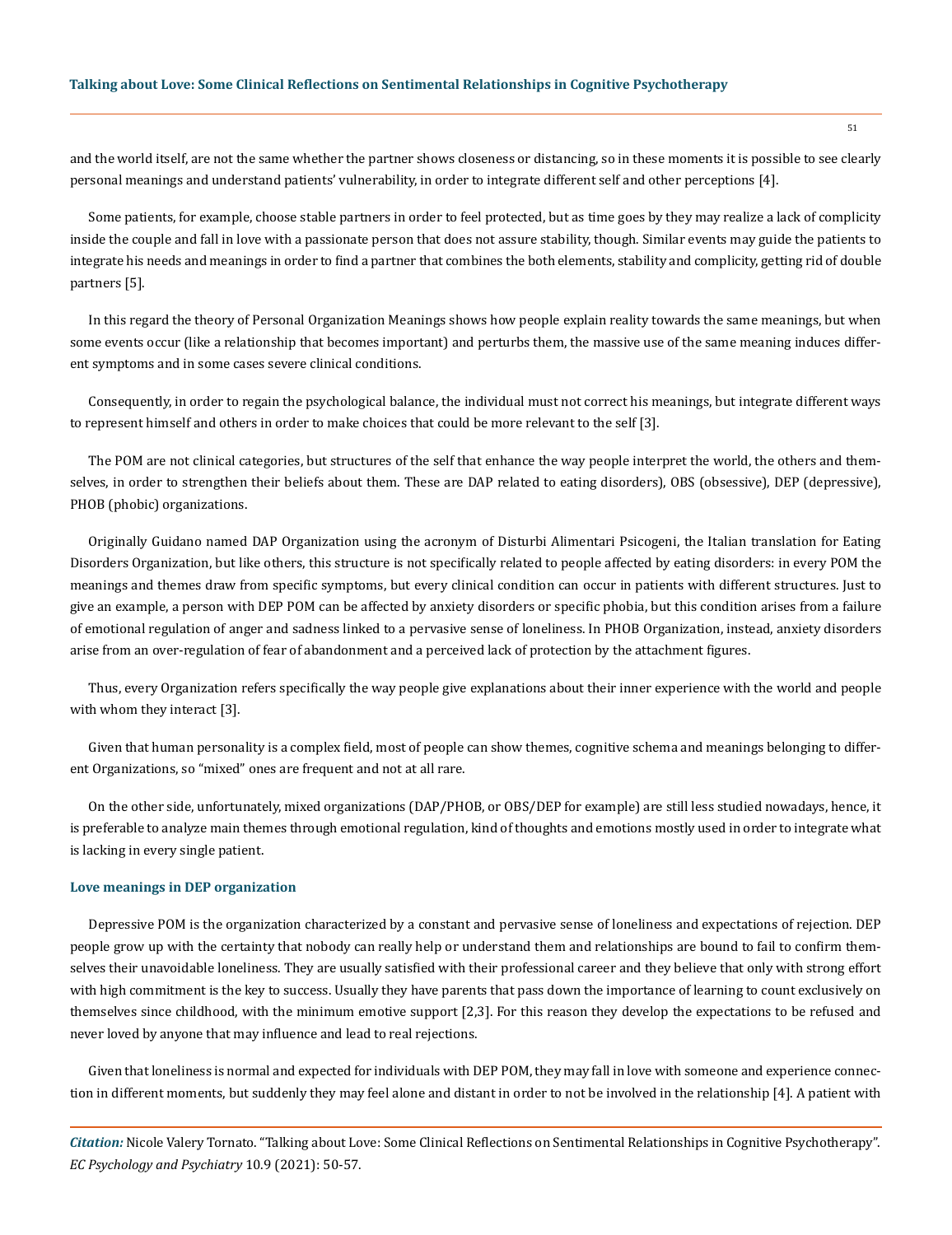DEP Organization considers love as an evanescent fact that comes to an end suddenly: initially he can experience surprise and euphoria because he doesn't think that someone could be into him, but soon he gives explanations like: "She is interested in my money, not in me" or "She makes compliment just to make me happy, not because it's true" to maintain the negative representation of the self as profoundly refused by everyone and never really loved. Plus he may shows implicit attitudes and behaviors, like anger outbursts, that leads the partner to leave him and confirm him (once again) that anybody can't really be happy with him, so loneliness is normal and expected [4,6]. Moreover, patients with DEP POM, for example, experience a long grief after the end of a relationship because abandonment confirms themselves to be unlovable. Grief does not depend on the duration of the bond. They can fall in love with a person whom they have been meeting for a couple of days, and go through a long grief; this is a way to reinforce a negative self. In this aim, the therapist has to facilitates the patient to understand how he/she he seeks for people who are bound to reject him, in order to enhance a self-perception developed through his personal story [6].

Given that for this Organization, an important relationship could last one day and be significant at the same time, the therapist should examine the way the patient represent the bond and the reason why it is so significant to him.

One of the important psychotherapy goals in this case is to regulate anger and sadness, the foremost emotions in this Organization: in this sense, the patient can go through loneliness in a more adequate way, allowing the him/her to get closer to the partner, without being overwhelmed by the certainty to be forever alone and refused [4].

#### **Love meanings in PHOB organization**

PHOB themes revolve around the seek for protection in caregivers and the fear of abandonment. A person with PHOB meaning usually construct reality in terms of peril and safeness, in which only relatives and close friends are worthy to rely on. Differently from DEP patients, the PHOB ones rarely experienced moments of real loneliness, because they were always surrounded by their parents who may be above all hyper-protective and warm (not distant and cold like in DEP families), so they don't perceive loneliness as a normal and expected, but as fearful event to avoid.

Parents usually threaten to abandon them or the partner in order to control their reactions and pass down the idea of dangerous world with selfish people from whom they have to protect themselves. In this regard, the self develops as weak and unable to be independent especially when attachment bonds appear distant, and at the same time strong when they feel parents' or partner' closeness and stability [2,3].

Some people with PHOB POM feel strong for the most, so psychological imbalance occurs when they perceive constraint by their caregivers, and others, instead, feel weak so they are perturbed by events in which they feel abandoned and left alone.

Love for PHOB people is described as a sense of warmth and protection. They used to selecting partners who proved to be loyal, but not constraining, in order to preserve their freedom and assure themselves other's protection. Normally before breaking up, they search for another person because they struggle to stay alone [7] and basically they leave the partner when they feel oppressed by his/her request: for example living together, getting married, having children and so on.

If the patient feels "trapped" by the partner's requests, but at the same time reluctant to leave her, the therapy should aim to allow the patient to tolerate sentimental duties, without feeling constrained. In other situation, if he relies too much to the partner because he doesn't feel strong enough to go through lifetime experience himself (for example he asks the partner to go with him everywhere during a period of perceived distancing inside the relationship) the therapy should guide the patient to strengthen his self perception in order to rely more on himself than on the parent [4].

*Citation:* Nicole Valery Tornato. "Talking about Love: Some Clinical Reflections on Sentimental Relationships in Cognitive Psychotherapy". *EC Psychology and Psychiatry* 10.9 (2021): 50-57.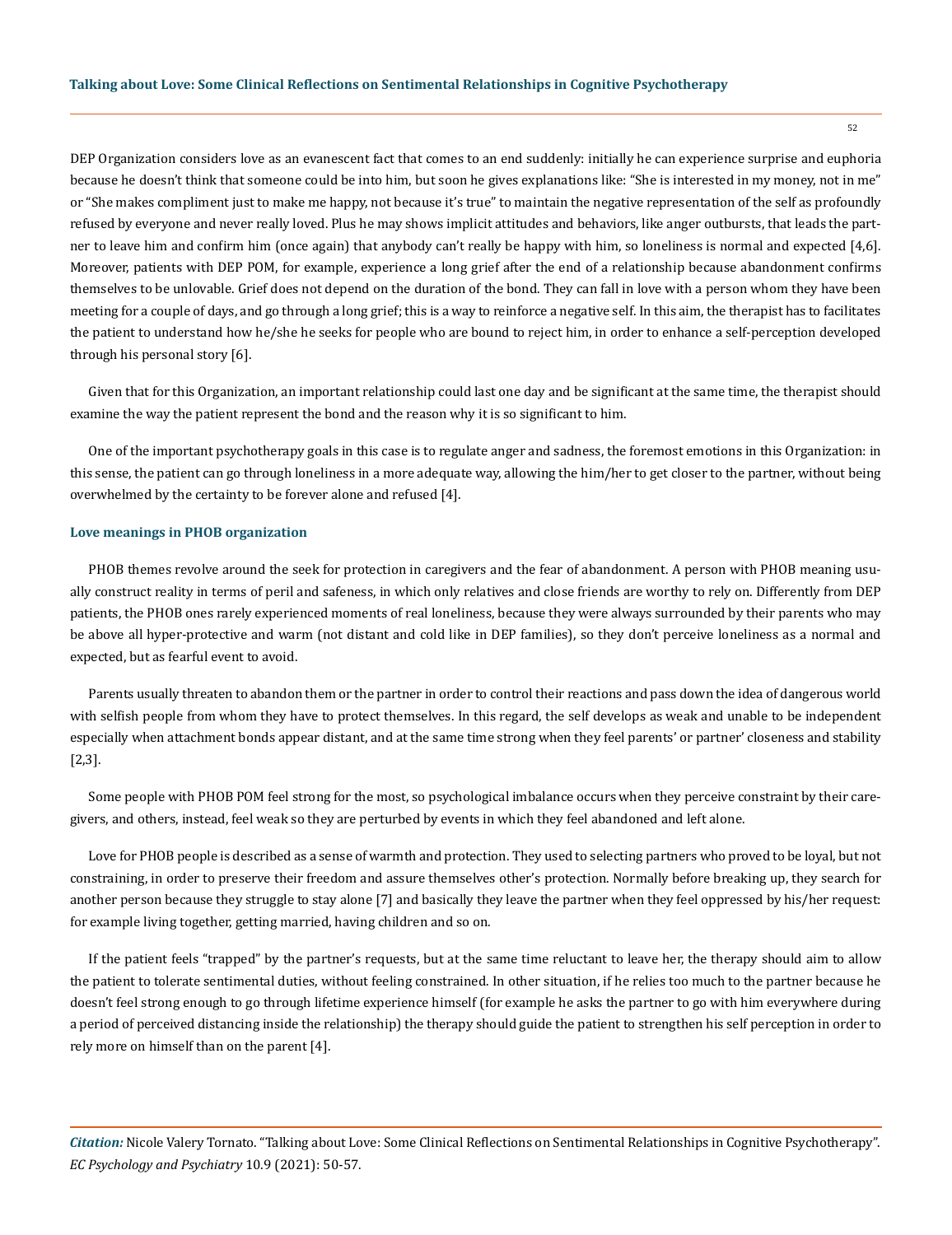#### **Love meanings in eating disorders organization DAP**

In DAP families parents implicitly pass on the message "We will love you, if we agree and think the same way" [3,7].

This Organization is characterized by a pervasive stance of confusion came from a difficulty in recognizing emotions, sensations and thoughts during sensitiveness to judgments fueled in family's environments and reinforced in other places (like school or sports for example).

DAP individuals grow up with a sensitive to judgments and a compliant attitude towards parents or people feared because of their perceived superiority. Perfectionism is a way to preserve the self, avoiding critics and being accepted, but on the other side patients with DAP Organizations invest in daydreaming rather than in developing their talent, in order to escape hypothetical disappointments [2,7].

These attitudes and behaviors show a pervasive representation of the self and the others in terms of deception: they are most likely to feel themselves and the people around them as a "bluff" a representation that reflects onto love bonds. In this regard they are prone to feel disappointed by themselves and the partner, and for this reason they are likely to make confusing sentimental relationships that impedes to overcome the fear of judgments and rejection [3]. Differently from PHOB Organization patients with a DAP POM are used to perceiving intrusion when the partner shows too much intimacy and a sense of aliveness when he/she demonstrates detachment.

Furthermore, they dread to be excessively dependent on their partner and lose their edge, being influenced by him or her. On the other side these patients are constantly obsessed with the idea of becoming the apple of his/her eye: having a constant proof of being in their partners' mind inflates the self-esteem, while emotional distance is often interpreted as a sign of disinterest that lowers the self perception [8]. Another important theme in this Organization is competition with the exfiance or the women/men related to moments of perceived distance: in addition to Guidano's assertions it might add that DAP patients tend to explain companion's coolness as a consequence of being not enough attractive (mentally, physically) [6].

In addition, patients with this POM usually feel wrong inadequate when their attempts to gain attentions and closeness fail: this aspect underlines how self-esteem is field-dependent, for this reason, therapeutic intervention should facilitate exploration of personal needs and understanding of the partner's mind, in order to create a distance between personal and other thoughts and to strengthen the self perception.

Patients with DAP POM sometimes face confusing and unstable relationship, in which they may idealize and fantasize their partner in order to avoid deception: with this concept the clinician eases the awareness of personal cognitive schema [9] so the patient can understand that fancies are meant to reject different perspective about the partner that could lead to a change inside the relationship [6].

In this regard, fantasies are psychological mechanisms that maintain the self compliant who has to do everything he/she can to have a relationship and being loved, without understanding that this attitude attracts partners who end up feeling overwhelmed and reject them. Integrating different views about the self and the other, the patient could drift apart, being more focused on his personal needs and let the partner show his love.

Normally compliant attitudes and behaviors get reduced when people with DAP POM realize the difference between being sincerely available and being available towards the partner in order to regulate emotions like fear of being rejected, shame, and sadness [8].

Learning to name these emotions, and linking them to sensations and thoughts are actions that patients to create the right balance between giving and receiving, learning to express their wills without being overwhelmed by the fear to be rejected.

*Citation:* Nicole Valery Tornato. "Talking about Love: Some Clinical Reflections on Sentimental Relationships in Cognitive Psychotherapy". *EC Psychology and Psychiatry* 10.9 (2021): 50-57.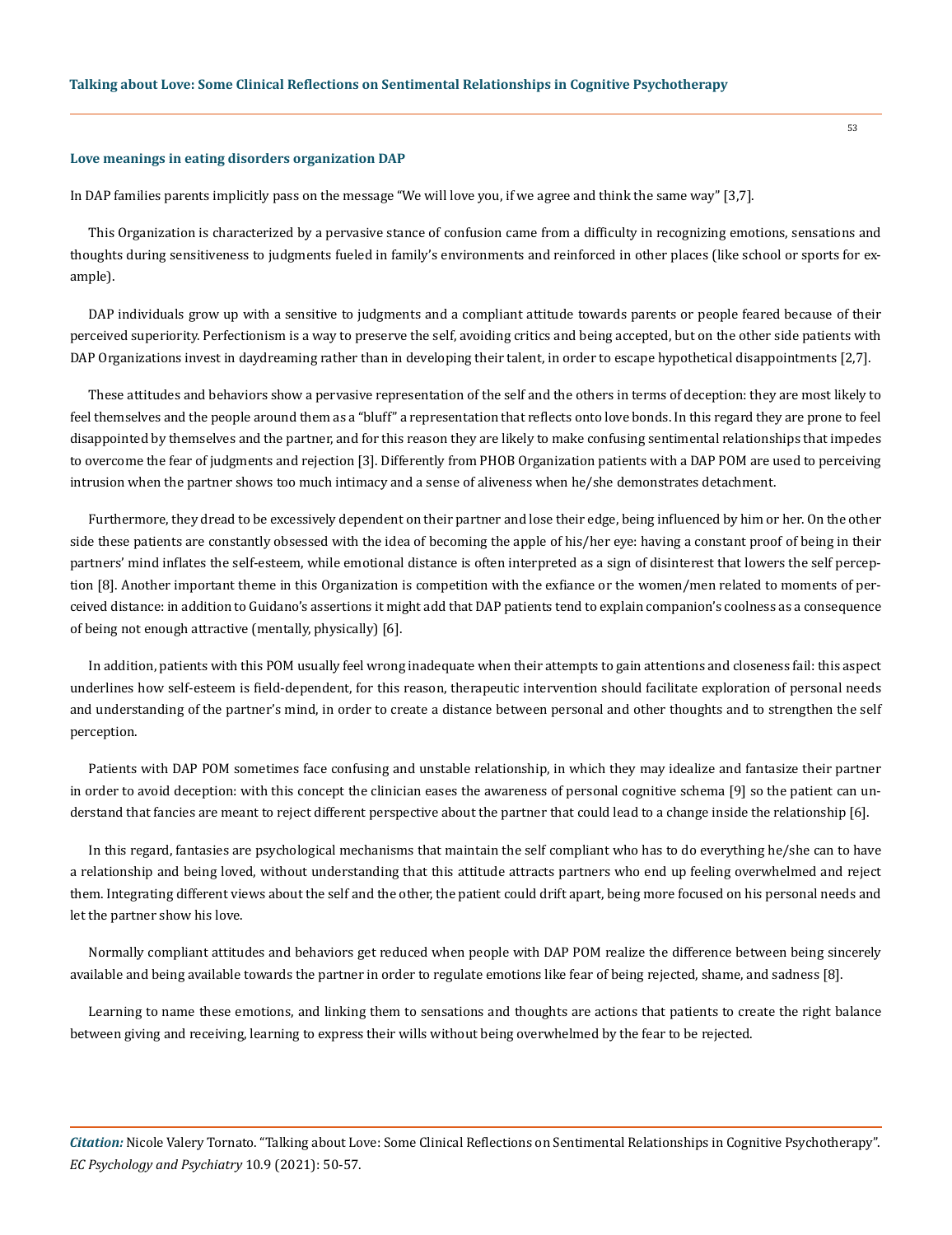#### **Love meanings in OBS organization**

Obsessive Organization is characterized by themes regarding moral values and principles designed by internal standards: differently from ED Organization, people with obsessive patterns do not construct a confusing self, but an ambivalent one. Given that they grow up in a family in which the parents, usually show an ambivalence in approaching their children, giving comfort and cure but with a cold attitude. Very severe about the rules, patient's parents may force the family to daily routine rituals which are part and parcel of a moral-based upbringing: for example, they have to eat at the same time, learning languages during every Sunday afternoon, in order to be reassured by stability, harmony and precision [7].

In this regard a patient with OBS POM develops the tendency to find regularity and certainty though precise moral codes. Differently from DAP Organization, the self is not defined by others' opinions and standards, but it is shaped by inner ones: the patient with OBS POM feels virtuous when he pursues attitudes and behaviors regarding his own values, and at the same time morally ignoble when he violates them, feeling a bad person. They usually live by rituals, religious precepts that epitomize a coping strategy to enhance a perception of themselves as good and respectful people.

When they fall in love, people with Obsessive POM usually feel a sense of harmony and stability and they usually choose partners who can be easily influenced by them, so they can strengthen the perception of being a role model [10].

Love troubles come from the doubts about the partner which are totally different from DAP patients' confusion: in OBS POM people generally think "Is he/she the right person for me, the way he/she is?" in spite of "Does he/she like me the way I am?" [4].

These patients struggle to understand whether partner's and their behaviors and principles are morally corrected, consequently they choose people to correct and guide, for whom being a role model; on the other side, no infringement of their codes is welcomed with boredom, for this reason they fall in love with people that sometimes show unpredictable actions and ideas they cannot control.

Psychological imbalance can occur when they realize they can persuade the partner to embody their value or when they fall in love with a lover but they are married; these events are welcomed as a self perception of being bad and unable to achieve moral codes and influence people.

In this case, the therapeutic aim is mainly to help the patient tolerate partner's perspectives without struggling to change his/her mind: this can be achieved throughout emotional regulation of despise towards points of views in contrast to the personal ones and lowering the sense of guilty if he may not embody inner codes in order to be helpful for the partner [2,4].

#### **The Affective Style repertoire in cognitive therapy**

The affective style is a repertoire created by Guidano that enlightens the personal meanings inside love stories [6].

The therapist guides the patient to the exploration of the most important relationships, differentiating the most excruciating ones to the least significant: the logic of identity becomes clearer during interpersonal changes, in terms of closeness and distancing only if the bond is relevant, in other words, it evoked sorrow, long grief or lots of discussion, for example.

Cognitive psychotherapy may use different tools in order to facilitates awareness inside the affective style repertoire: this is not an interview with certain questions to follow, but precisely a theme that includes specific aspects of sentimental bonds, especially moments of intimacy and distancing in which personal meanings are clear.

These aspects can be studied during the different periods of the relationship: Guidano suggested to split the most significant ones to the least important, analyzing the previous ones individually. Every story should be divide into three sections: beginning, middle and end

*Citation:* Nicole Valery Tornato. "Talking about Love: Some Clinical Reflections on Sentimental Relationships in Cognitive Psychotherapy". *EC Psychology and Psychiatry* 10.9 (2021): 50-57.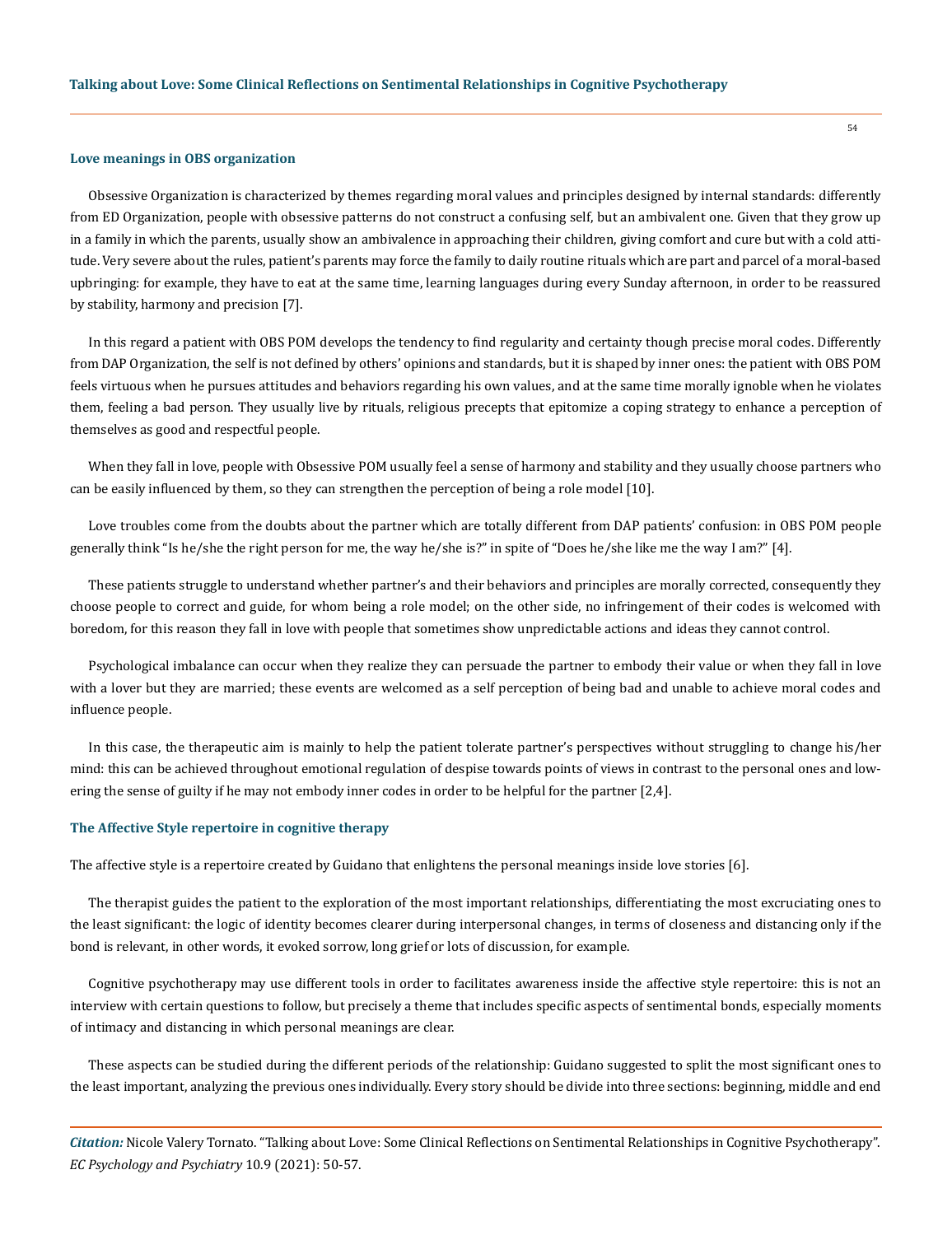## **Talking about Love: Some Clinical Reflections on Sentimental Relationships in Cognitive Psychotherapy**

[6]. The beginning shows which attitudes, behaviors life events, drive the patient to get closer to the partner and see him/her as he/she is (and not as a person they just date without any purpose, but as a person for whom they want to share lifetime and know fully), the middle describes the psychological mechanisms that maintain the relationship: particularly the way the couple experiences fights or reunites after short or long period of separation, his feelings about it, prevalent emotions and thought and behaviors and attitudes that show his pain.

Afterwards, the end of the relationship corresponds with a long period of separation that is not reversible: for example when the partner starts a new relationship or move to another house or country.

In order to consider important elements, the therapist uses ABC, slow motion for episodes and dreams that guide the person to understand the role inside the couple. During the end every person experiences grief, but the prevalence of emotions and feelings change regarding on relevant themes: the therapist has to guide the patient towards the discover of different ways of approaching love relationship, respecting his own meanings.

A confusing love: Alyssa the girl of the twist plot.

Alyssa is a 23 years old student and she asked for a therapy because of a lack of concentration and a sense of loneliness that impeded her to study.

The patient started to feel constantly wrong and inadequate when she happened to know that Mario, her ex boyfriend, was having a stable relationship with another woman, Lucia.

Unless she was surrounded by many friends, Alyssa used to feel upset and not accepted, and when she met Mario, she thought that he would be very different from them and similar to her.

Her relationship with Mario appeared ambivalent and confusing since they begun dating and the couple complained a lack of intimacy without finding new ways to achieve connection. He finally broke up the relationship, but after a month he kept on contacting Alyssa once a week and so forth, but he never clarified his intentions.

In the meantime Mario was dating Lucia: Alyssa discovered this secret relationship by some friends' rumors, so she decided to stay in touch with him hoping that sooner or later they would have been together again, minimizing the fact that Mario was about to live together with Lucia.

Several months passed and nothing between them really changed, but Alyssa kept on waiting for him to leave Lucia and come back to her. At the same time, she had not the faintest idea whether he was really into her and willing to construct a stable love bond.

Sometimes she struggled to get up early and delayed her daily routine, feeling tired for the most. At the same time, in other moment, she did not know how to prepare a difficult exam, consuming her energy into different pages and researches without going on, and postponing her preparation.

These two issues occurred in two different periods of the relationship with Mario: When Mario didn't text Alyssa, she basically felt extremely tired and without energy, but confused and anxious when he texted her.

Alyssa thought to be stupid and incompetent, because she kept on waiting for a "twist plot"; she was expecting him to clarify his intentions once and forever, but she realized that she ended up spending most of her time into daydreaming, hoping to receive a message.

During the therapy session she used to find different excuses to confirm herself to be not so involved and she continued justifying and contacting him, settling for receiving a couple of dates and conversations sometimes.

*Citation:* Nicole Valery Tornato. "Talking about Love: Some Clinical Reflections on Sentimental Relationships in Cognitive Psychotherapy". *EC Psychology and Psychiatry* 10.9 (2021): 50-57.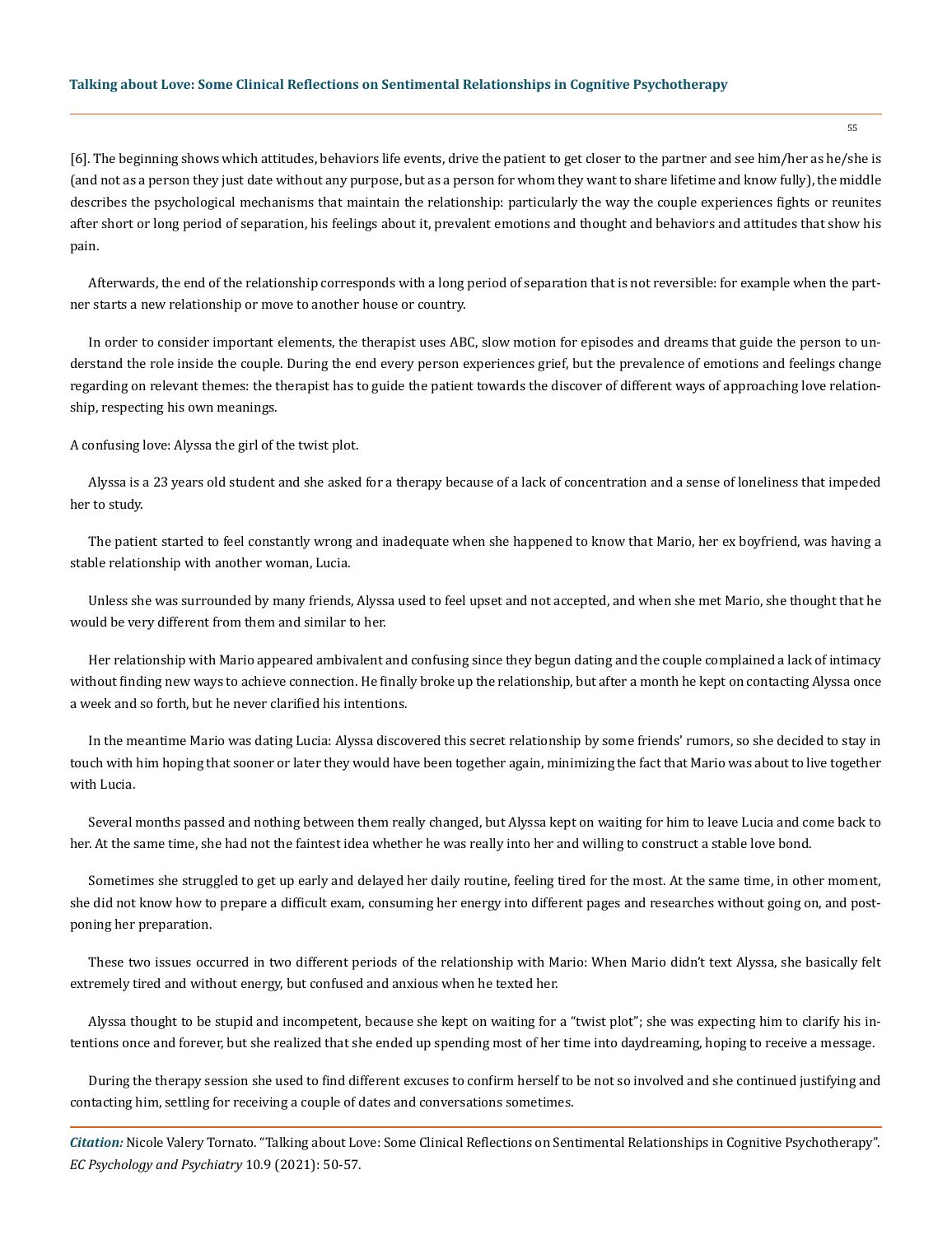## **Talking about Love: Some Clinical Reflections on Sentimental Relationships in Cognitive Psychotherapy**

But the real twist plot happened when she explored her anger, sadness towards ABC, slow motions and dreams. She was not able to contact these emotions in the attempt to comply Mario's expectations to create a relationship in which texting and seeing without being she started to feel focused on the tasks and she passed all the exams with high marks.

Linking symptoms to events, Alyssa realized how she depended on Mario's thinking, without working on feeling her couple and personal needs. Every time Mario texted or invited her, she felt suddenly surprised and appreciated, thinking that the he was eventually sure to stay with her.

But she got confused, she felt suddenly stupid and wrong in the moment she realized that he just wanted to write a couple of messages without the "twist plot", and she was trying hard to have a profound and stable relationship without success.

Understanding her fears of intimacy during love bonds, she realized one more element that impeded her from taking the plunge and clarify spontaneously her willing to have stable and intimate bond.

Training constantly to link emotions, thoughts and inner sensations to her sentimental events, she decided to meet up Mario and she broke up the relationship, although he tried to persuade her to wait for again without giving her any certainty.

Alyssa's prevalent meanings revolved around DAP PMO; her self representation depended on Mario's behaviors towards her, consequently studying was easy and fluent when the relationship worked and he shew closeness, and hard and confusing when he disappeared for months or weeks and she did know what to think.

Unfolding encysted emotions when she was waiting for Mario's response, Alyssa felt more capable to decide herself and to break up, feeling free and not wrong.

Remembering her previous progresses during the sessions, like reducing the frequency and intensity of daydreaming, contacting him less and less, she felt more motivated to break up the relationship, feeling proud of herself, and more focused on the performance. Now she's going to be graduated.

The therapy helped Alyssa rely more on her needs rather than Mario's expectations and decide by herself, feeling more self confident and independent about her choices.

### **Conclusion**

Despite the effects of love in mental functioning are still less studied by psychologists and researchers, it should be noted that sentimental relationships are the most important bonds in adulthood that can trigger various symptoms.

Guidano's theory of Personal Meaning Organizations has given a crucial tribute to understand how love is part and parcel of identity and for this reason meanings are related to different ways to live sentimental bonds and to reinforce the self and other perceptions [6].

Patients with different meanings look for partners that confirm core beliefs developed from the relationship with the caregivers [2], hence they react distinctly towards their closeness and distancing.

Integrating others meanings in psychological functioning, the patient can really search for more satisfying relationships pertaining to his/her needs.

Now studies should be focused more specifically on love themes in mixed Organizations: given that the majority of the patients could have both DAP and PHOB meanings [10], the next researches could aim to look into the evolution of the whole relationship since the first

*Citation:* Nicole Valery Tornato. "Talking about Love: Some Clinical Reflections on Sentimental Relationships in Cognitive Psychotherapy". *EC Psychology and Psychiatry* 10.9 (2021): 50-57.